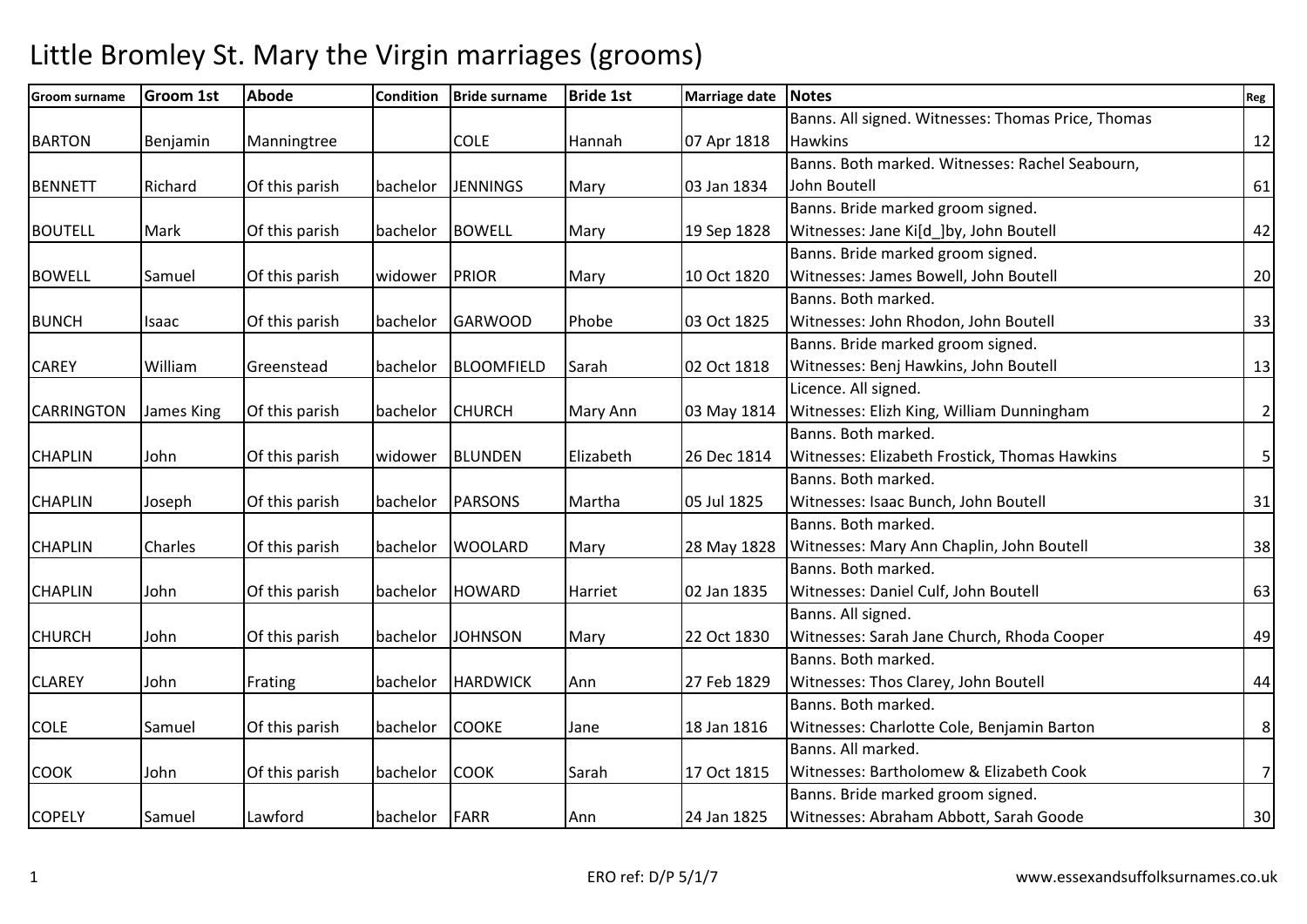#### **Groom surname Groom 1st Abode Condition Bride surname Bride 1st Marriage date Notes Reg** DUBLE Thomas Of this parish bachelor ALLEN Abigail 01 Dec 1813 Banns. Both marked. Witnesses: John Chaplin, Mary Mitchell EADE James Of this parish bachelor NIGHTINGALE Mary 27 Jun 1828 Banns. All signed. Witnesses: William Nightingale, Mary Ann Wright 41 EAGLE Edward Clay Of this parish bachelor GIRLING Anne 19 May 1828 Licence with the consent of her father. All signed. | Witnesses: James & Eliza Girling | 40 ELVISH James Wrabness bachelor WARNER Maria 125 Oct 1831 Banns. All signed. | Witnesses: Elizabeth Elvish, John Paskell | 50 FEEDHAM |William |Gt Clackton |bachelor |ABBOTT |Susan |04 May 1832 Banns. All signed. 04 May 1832 Witnesses: Mary Ann Goodall, John Boutell **1892 1898** S2 FROSTICK |Jonas |Lt Oakley |bachelor |TOSPAL |Hannah |03 Dec 1836 Banns. Bride signed groom marked. Witnesses: Margaret Tosbell, John Boutell 68 GARRS | James | Elmstead | bachelor | SERGEANT | Sarah | 10 Apr 1836 Banns. Bride marked groom signed. Witnesses: Meriah Sergeant, John Boutell 64 GARWOOD |Richard |Of this parish |bachelor |ALLISTON |Lucy | 28 May 1828 Banns. Both marked. Witnesses: Henry Alliston, John Boutell 39 GOOD William Of this parish bachelor JOWERS Elizabeth Ann 17 Apr 1837 By banns. They all sign except the groom. Witnesses: William Himmingale, John Boutell 69 HAWKINS James Of this parish bachelor DOWNES Hannah 04 Jan 1833 Banns. Both marked. Witnesses: John Downs, John Boutell **1998** Solution 156 HENINGALE William Of this parish widower GOOD Ann 17 Oct 1830 Banns. Bride marked groom signed. Witnesses: Maria Cole, John Boutell 48 HOWARD William Wrabness bachelor BUNCH Sarah 29 Oct 1819 Banns. Both marked. Witnesses: John Howard, John Boutell **17** HUMPHREYS T 1832 | Of this parish | bachelor | CARRINGTON | Mary | 22 Apr 1829 Groom Esq. Licence with consent of her father Benj Carrington Gent. All signed. Witnesses: Benj Carrington, Susan Griffin **145** JEFFRIES James Of this parish bachelor BEASTON Susan 15 Oct 1822 Banns. Both marked. Witnesses: John Rhodon, John Boutell 27 JOHNSON Joseph Of this parish bachelor BLOMFIELD Mary 03 Nov 1814 Banns. All marked. Witnesses: Sarah Blomfield, Mary Dale 4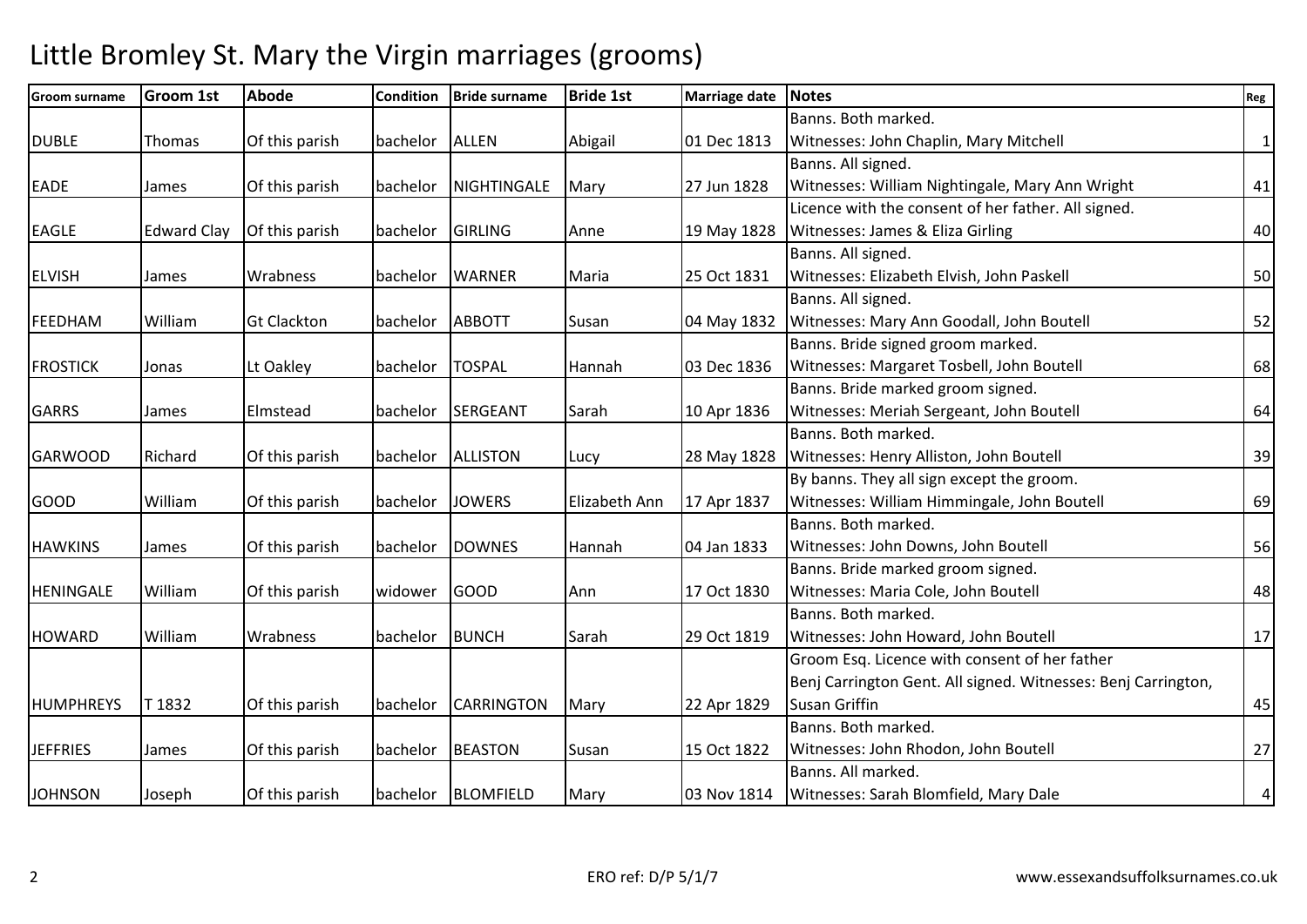#### **Groom surname Groom 1st Abode Condition Bride surname Bride 1st Marriage date Notes Reg** JOHNSON |Isaac | Of this parish | bachelor | CHAPLIN | Susan | 20 Jul 1824 Banns. Both marked. Witnesses: William Porter, Elizabeth Porter 29 JOWERS Enoch Of this parish bachelor HART Elizabeth Ann 22 Nov 1820 Banns. All signed. Witnesses: John Rhodon, Rebeckah Downing 22 JOWERS Joseph Swilland, Suffolk bachelor JOWERS Mary Rhoda 26 Apr 1836 Banns. All signed. Witnesses: Eliza Frostick, John Boutell 65 KENINGALE William Of this parish bachelor POTTER Hannah 15 Oct 1821 Banns. All signed. Witnesses: Maria Cole, John Boutell 24 KING James Of this parish bachelor DORKING Elizabeth 22 Oct 1818 Banns. Both marked. Witnesses: Mary King, John Boutell 14 KING | David | Of this parish | bachelor | NEAL | Sarah | 16 Feb 1821 Banns. Both marked. Witnesses: Jaccob Powell, John Boutell 23 MANNING |Joseph | Of this parish | bachelor | GEORGE | Mary | 29 Nov 1829 Banns. Both marked. Witnesses: John George, John Boutell 47 MARVEN | Edward | Of this parish | bachelor | HATCH | Mary Ann | 12 Oct 1833 Banns. Bride marked groom signed. Witnesses: Thos Marven, John Boutell **1998** MASON William Mistley bachelor CULF Sarah 14 Aug 1836 Banns. Bride signed groom marked. | Witnesses: Ethel Poole, John Boutell | 66 MAYTHORNE Thos **Orthis parish bachelor POWELL** Ann 177 Oct 1815 Licence. Both marked. Witnesses: William Church, John Eagle **6 6** NEAL James Of this parish bachelor FARTHING Mary Ann 30 Apr 1827 Banns. All marked. Witnesses: David King, Mary Taylor 36 NEALE William Gt Bromley bachelor ROPER Elizabeth 07 Nov 1816 Licence. Both marked. Witnesses: Robert Large, William Neale 10 10 NOTLEY | Edward | Lt Bentley | bachelor | GARWOOD | Mary | 17 Jul 1820 Banns. Both marked. Witnesses: James Cooper, John Boutell 19 NUNN Edward Of this parish bachelor HASTE Mary Ann 19 Feb 1833 Banns. Both marked. Witnesses: Jane Sarell, John Boutell 58 PAINE | William | Dovercourt | bachelor | COURTNELL | Lucy | 24 Feb 1819 Banns. Both marked. Witnesses: Wm Gray, Ellenor Ham 15 PAINE | John | Of this parish | bachelor | BENNETT | Mary | 26 Oct 1821 Banns. Both marked. Witnesses: William Paine, John Boutell 25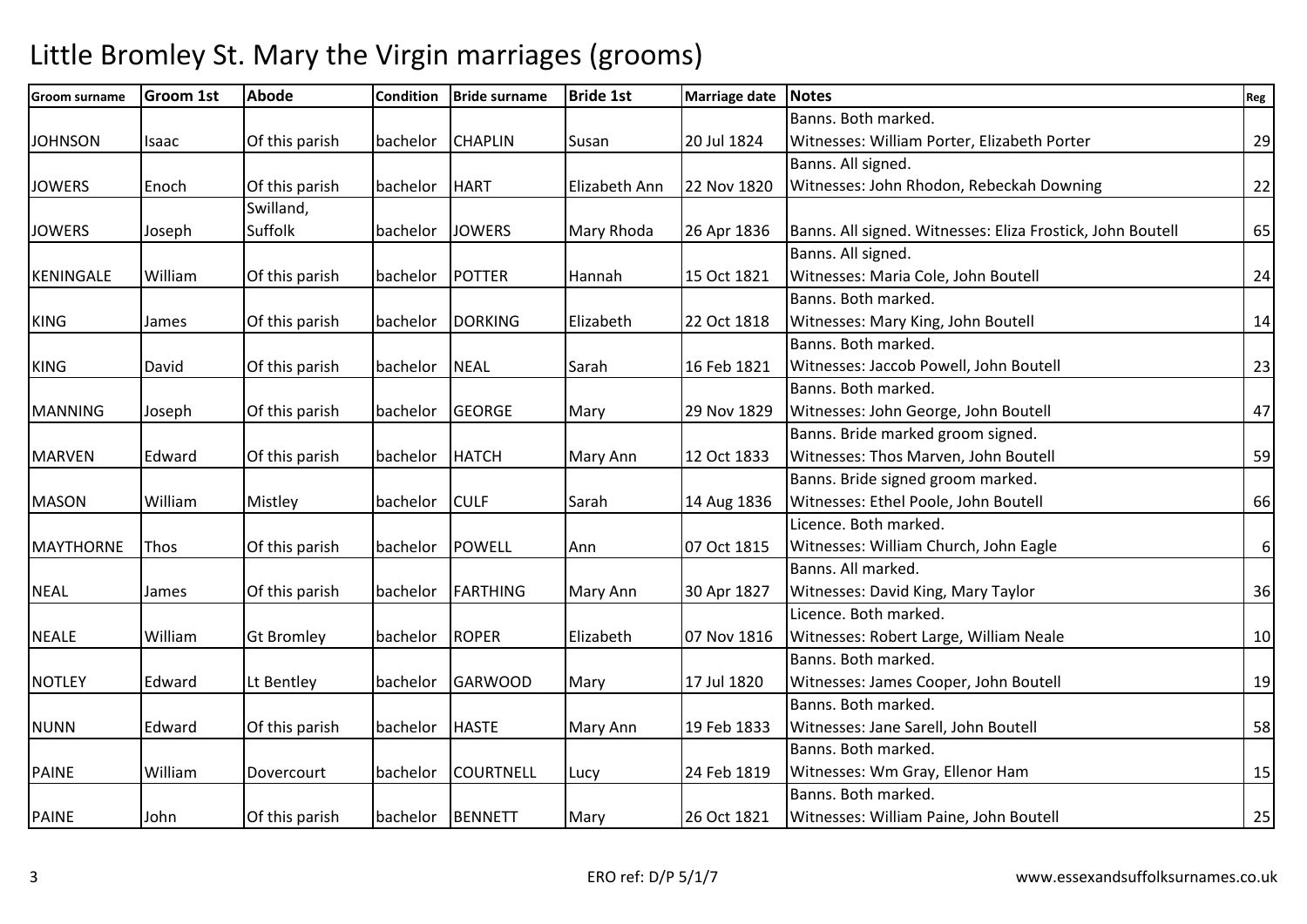#### **Groom surname Groom 1st Abode Condition Bride surname Bride 1st Marriage date Notes Reg** PALMER Edmund Lt Clacton | bachelor | LUCAS | Ann | 31 Jul 1826 Licence. All signed. Witnesses: Joseph & Charlotte Palmer 35 PALMER John Of this parish bachelor GEORGE Mary Ann 28 Jul 1829 Banns. Both marked. Witnesses: Henry Rayner, John Boutell 46 PARSON James | Of this parish | bachelor | PRIGG | Martha | 21 Oct 1814 Banns. Bride marked groom signed. Witnesses: Thomas Parson, Thomas Hawkins 3 PAYNE |James | Of this parish | bachelor | CHURCH | Eliza | 27 Dec 1825 Both minors. Licence with consent of parents. All signed. Witnesses: William Church, Betsey Harris 1944 POWELL James | Of this parish | bachelor | PURDY | Sarah | 11 Oct 1816 | Banns. All marked. Witnesses: Mary Purdy, Robert Powell | 9 POWELL Abraham Of this parish bachelor NUNN Sarah 104 Oct 1817 Banns. Both marked. Witnesses: Sarah Powell, Richd Savell 11 POWELL Jacob Of this parish bachelor BEASTON Maria 23 Mar 1822 Banns. Both marked. Witnesses: Isaac Powell, John Boutell 26 POWELL Isaac 10f this parish bachelor HAMMOND Mary 23 Oct 1827 Banns. Bride signed groom marked. Witnesses: William Frostick, John Boutell 37 REASON John Of this parish bachelor HOWARD Elizabeth 27 Oct 1820 Banns. Both marked. Witness: John Boutell, Isaac Howard 21 SAICH John Hadleigh, Suffolk widower BRAME Sarah 28 Oct 1832 Licence. Both signed. Witnesses: Anne Weelings?, William Brame 1988 1998 1999 154 SALMON John Of this parish bachelor WHINNEY Sarah 20 Sep 1825 Banns. Both signed. Witnesses: Robert Winney, John Boutell 32 SALMON Philip Mount Bures widower MILLS Lydia 103 Apr 1832 Licence. Bride signed groom marked. Witnesses: Thomas Mills, Mary Manning 1988 1991 SALMON Samuel Of this parish bachelor JENNINGS Elizabeth 29 Oct 1833 Banns. Both marked. Witnesses: James Salmon, John Boutell 60 SCORREL John Of this parish bachelor ELLISTON Hannah 02 Nov 1819 Banns. Both marked. Witnesses: Jane Cole, John Boutell 18 SERGEANT |James | Of this parish | bachelor | MIDLANE | Maria | 28 Oct 1832 Banns. Bride signed groom marked. Witnesses: Samuel Sergeant, John Boutell **1988 53** SERGEANT Samuel Of this parish bachelor TAYLOR Mary 29 Nov 1832 Banns. Both marked. Witnesses: Sarah Culf, John Boutell 55 SERGEANT | William | Of this parish | bachelor | BARRELL | Sarah Ann | 30 Oct 1836 Banns. Both marked. Witnesses: Samuel Sergeant, John Boutell 67 SIZER John Gt Bentley bachelor EAGLE Sarah 04 Mar 1823 Licence. All signed. |Witnesses: James Eagle, Mary Seffens Carter | 28